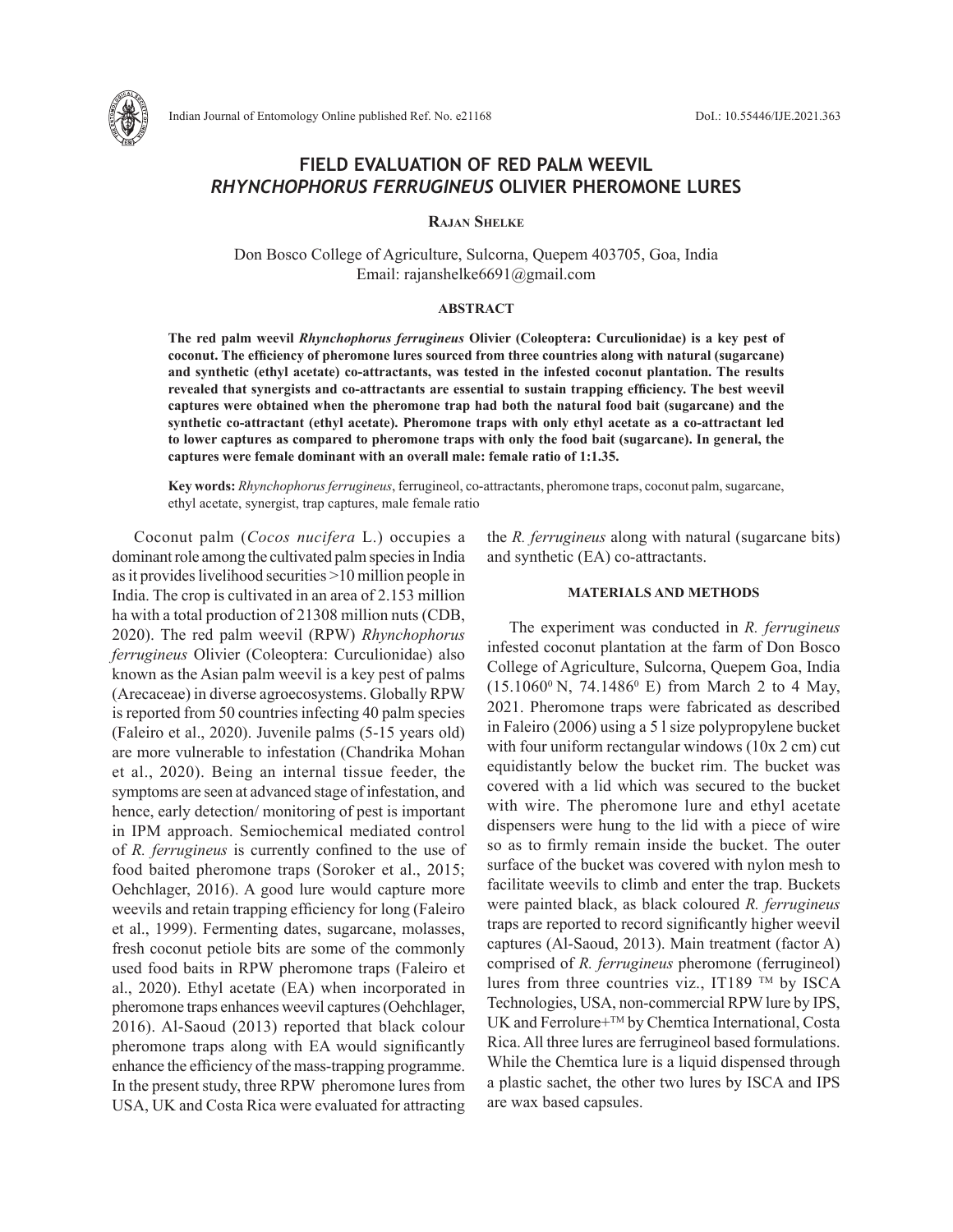The subtreatment (factor B) comprised of three treatments including natural (sugarcane bits), synthetic (ethyl acetate) kairomone producing synergist and Combination of both. All treatments contained 1 l water in the bucket trap. The food bait was mixed in the water. One gram carbofuran 3G was added in the water to kill captured weevils and prevent escapes. Where ever applicable, 100 g of sugarcane bits and 10ml ethyl acetate (Ethyl acetate 99.5%, LOBA CHEMIE PVT.LTD.) was incorporated to the trap. While the sugarcane bits were mixed with the water in the trap, 10 ml EA was dispensed in BOROSILR glass vials with a 1mm perforation in the lid of the vial to maintain a release of about 1ml EA/day. Treatment combinations involving *R. ferrugineus* pheromone lures and kairomone producing synergists are as follows: 1. A1B1: ISCA lure (IT189 TM)+ Food bait, 2.A1B2: ISCA lure (IT189 TM)+ Ethyl acetate, 3. A1B3: ISCA lure (IT189 TM) + Ethyl acetate +Food bait, 4. A2B1: IPS lure+ Food bait, 5. A2B2: IPS lure+ Ethyl acetate, 6. A2B3: IPS lure + Ethyl acetate + Food bait, 7. A3B1: Chemtica International lure (Ferrolure+TM)+ Food bait, 8. A3B2: Chemtica International lure (Ferrolure+  $TM$ )+ Ethyl acetate and 9. A3B3: Chemtica International lure (Ferrolure+ $TM$ )+ Ethyl acetate+ Food bait.

Treatment traps were set on the ground under the shade of palm canopy about 20m apart in each block. The trial was replicated thrice. R. ferrugineus population is known to be aggregated in nature (Faleiro et al., 2002) which could lead to certain spots in the field capturing more weevils. In order to neutralize treatment bias if any due to spot effect, treatments were allowed to remain at a given spot in the field for 7 days and moved sequentially from one spot to another every week, ensuring that each treatment was placed at every spot in the field for 7 days. Treatment traps were serviced once a week when the food bait, water and insecticide in the bucket traps was renewed and also the EA in the glass vials was replenished. During trap servicing observations on weevil captures gender wise was recorded. The field trial was conducted as a two-factor factorial experiment. The nine treatment combinations in the trial were replicated thrice as indicated above. Treatments within each block were set 20m apart, while a distance of 100m was maintained between replications. A weekly record of the number of weevils trapped in the pheromone traps was maintained gender wise for the study period (2 March- 4 May, 2021). Data on weevil captures recorded every week was compiled at the end of the experiment and subjected to statistical analysis (ANOVA) using the Web Agri Stat Package (WASP1), available at https://

## **RESULT AND DISCUSSIONS**

Results presented in Table 1 reveal that the three pheromone lures (factor-A) tested were statistically at par with regard to the mean weevils trapped which ranged from 3.15 to 3.96 weevils captured/trap/week. As regards the co-attractants (factor-B) evaluated, the best synergistic effect of 6.88 weevils/trap/week was seen when ethyl acetate and the food bait (sugarcane) was incorporated together in the *R. ferrugineus* pheromone traps and was significantly superior in RPW pheromone traps with the food bait (2.75 weevils/ trap/ week) and also with pheromone traps containing EA without the food bait (1.19 weevils/ trap/ week). Further, Table 1 reveals significant interaction effects between the pheromone lure and the co-attractants. The best weevil captures were recorded when the pheromone trap had both the natural food bait (sugarcane) and the synthetic co-attractant (ethyl acetate). Pheromone traps with only EA as a co-attractant recorded lower captures as compared to pheromone traps with only the food bait. In general, the captures were female dominant with an overall male: female ratio of 1:1.35.

Results presented above are in agreement with previous findings. While *R. ferrugineus* pheromone lures may not significantly differ in their attraction to the pest, co-attractants incorporated in pheromone traps are known to play an important role in synergising the efficiency of the lure and enhancing captures. Hallett et al. (1999) first highlighted the importance of adding a food bait to *R. ferrugineus* pheromone traps. Subsequently several workers emphasized the importance of adding food baits (Faleiro and Chellapan, 1999; Hallett et. al., 1999; Nair et. al., 2000). Dates (khajur) when used in the pheromone traps gave the highest captures, which was at par with sugarcane and significantly superior to coconut petiole (Faleiro and Satarkar, 2005). Ethyl acetate when added to food baited *R. ferrugineus* pheromone traps is known to enhance weevil captures by a factor of 2 to 5 (Vacas et al., 2014; Oehlschlager, 2016; Al-Saroj et al., 2017; Amzah and Baki, 2020) and is in agreement with the findings of this study. This study could potentially lead to the development of dry traps that do not need servicing like the Electrap<sup>TM</sup> (Al-Saroj et al., 2017). Although dry trapping is advancement in *R. ferrugineus* trapping, the need to periodically visit the trap in the field for recording data on weevil captures is another bottleneck especially in area-wide operations. In this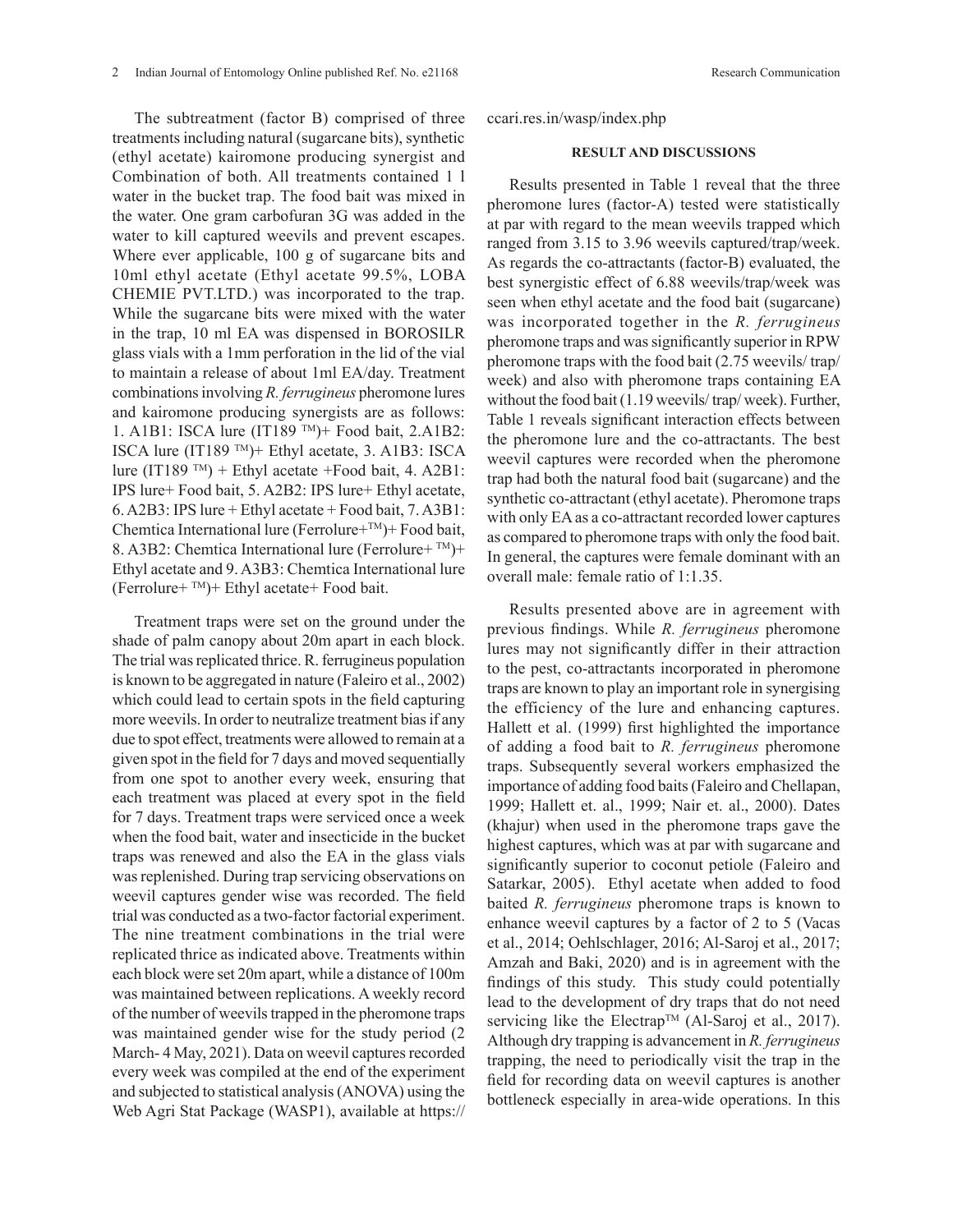| N <sub>0</sub>                             | Treatment                     | Mean weevil   |
|--------------------------------------------|-------------------------------|---------------|
|                                            |                               | Captures      |
|                                            |                               | (catch/trap/  |
|                                            |                               | week)         |
| Factor-A: Pheromone lures                  |                               |               |
| 1                                          | <b>ISCA</b> lure              | 3.15          |
| $\overline{2}$                             | IPS lure                      | 3.96          |
| $\overline{3}$                             | Chemtica lure                 | 3.70          |
|                                            | $CD$ ( $p=0.05$ )             | NS            |
| Factor-B: Natural and Synthetic Synergists |                               |               |
| (Sugarcane/ Ethyl acetate)                 |                               |               |
| 1                                          | Food bait (sugarcane)         | 2.75          |
| $\overline{c}$                             | Ethyl acetate                 | 1.19          |
| $\overline{3}$                             | Ethyl acetate $+$ food bait   | 6.88          |
| $CD$ (p=0.05)                              |                               | 0.96          |
| Interaction (Factor AxB): Lure x Bait      |                               |               |
| 1                                          | ISCAlure + Food bait          | 2.26(1:1.22)  |
| $\overline{c}$                             | ISCA lure + Ethyl acetate     | 1.48(1:1.35)  |
| $\overline{3}$                             | ISCA lure + Ethyl acetate     |               |
|                                            | $+$ Food bait                 | 5.71 (1:1.08) |
| 4                                          | $IPS$ lure $+$ Food bait      | 3.18(1:3.10)  |
| 5                                          | IPS lure + Ethyl acetate      | 1.19(1:2.20)  |
| 6                                          | IPS lure +Ethyl acetate+      |               |
|                                            | Food bait                     | 7.52(1:1.14)  |
| 7                                          | Chemtica lure +Food bait      | 2.81(1:0.94)  |
| 8                                          | Chemtica lure +Ethyl acetate  | 0.89(1:1.14)  |
| 9                                          | Chemtica lure+ Ethyl acetate+ |               |
|                                            | Food Bait                     | 7.40 (1:1.27) |
| $CD$ (p=0.05) /sex ratio                   |                               | 1.67(1:1.35)  |

Table 1. Mean weevil captures in *R. ferrugineus* pheromone traps baited with natural and synthetic co-attractants

NS: Difference between mean values not significant; Figures in parentheses sex ratio (male: female) indicating number of female weevils captured for every male weevil trapped.

context Spotta UK, has developed a prototype of a smart *R. ferrugineus* pheromone trap that not only eliminates servicing, but also records and automatically transmits weevil capture data on a 24x 7 basis (https:// blog-spotta.co/2021-red-palm-weevils-detection-trials). Table 1 also reveals female dominant captures in the trial, which is in agreement with previous findings and good for *R. ferrugineus* control as female weevils trapped in *R. ferrugineus* traps are known to be young, gravid and fertile (Faleiro et al., 2003). Capture of such female weevils would mitigate buildup of the population. Sugarcane bits when added together with ethyl acetate in pheromone traps significantly enhance weevil captures, and addition of ethyl acetate alone could lead to the development of dry traps that do not need periodic servicing.

## **ACKNOWLEDGEMENTS**

The contributions of Dr Jose Romeno Faleiro, red palm weevil expert in laying out field trial and reviewing this paper is acknowledged. Thanks are due to Mr Akshay Rekdo, Mr Dinesh Rekdo and Mr Bhushan Sawant Dessai for helping me in conducting the experiment. Also thanks are due to Spotta Private LTD. UK for providing pheromone lures.

## **REFERENCES**

- Al-Saoud A H. 2013. Effect of ethyl acetate and trap colour on weevil captures in red palm weevil *Rhynchophorus ferrugineus* (Coleoptera: Curculionidae) pheromone traps. International Journal of Tropical Insect Science 33 (3): 202-206.
- Al-Saroj S E, Al-Abdallah AM, Al-Shawaf A M, Al-Dandan I, Al-Abdullah A, Al-Shagag Y, Al-Fehaid A, Ben Abdallah and Faleiro J R. 2017. Efficacy of bait free pheromone trap (ElectrapTM) for red palm weevil, *Rhynchophorus ferrugineus* (Olivier) (Coleoptera: Curculionidae). Pest Management in Horticultural Ecosystems 23(1): 55-59.
- Amzah B, Baki R. 2020. The potential of ethyl acetate as substitute attractant for red palm weevil, *Rhynchophorus* spp. (Coleoptera: Curculionidae). Advances in Ecological and Environmental Research 5(1): 1-12.
- CDB. 2020. Coconut Development Board, Kochi, Kerala. https:// www.coconutboard.gov.in/ presentation/statistics/statistics.aspx. accessed on 09/10/2020.
- Chandrika Mohan, Josephrajkumar A, Anes K M. 2020.Advances in Red Palm Weevil-IPM in Coconut. Proceedings. International Webinar Advances in Red Palm Weevil
- Research and Management, organized by Don Bosco College of Agriculture, Goa India. (08 September, 2020). pp. 14-27.
- Faleiro J R, Mahmood Al Shuaibi, Abraham V A, Premkumar T. 1999. A technique to assess the longevity of the palm weevil pheromone (Ferrolure) under different conditions in Saudi Arabia. Sultan Qaboos University Journal of Agricultural and Marine Sciences 4(1): 5-9.
- Faleiro J R, Mani Chellappan. 1999. Attraction of red palm weevil *Rhynchophorus ferrugineus* to different ferrugineol based pheromone lures in coconut gardens. Journal of Tropical Agriculture 37: 60-63.
- Faleiro J R, Ashok Kumar J, Rangnekar P A. 2002. Spatial distribution of red palm weevil *Rhynchophorus ferrugineus* Oliv. (Coleoptera: Cuculionidae) in coconut plantations. Crop Protection 21: 171-176.
- Faleiro J R, Rangnekar P A, Satarkar V R. 2003. Age and fecundity of female red palm weevils *Rhynchophorus ferrugineus* (Olivier) (Coleoptera: Rhynchophoridae) captured by pheromone traps in coconut plantations of India. Crop Protection 22: 999-1002.
- Faleiro J R, Satarkar V R. 2005. Attraction of food baits for use in red palm weevil, *Rhynchophorus ferrugineus* Olivier pheromone traps. Indian Journal of Plant Protection 33(1): 23-25.
- Faleiro J R. 2006. A review of the issues and management of the red palm weevil *Rhynchophorus ferrugineus* (Coleoptera: Rhynchophoridae) in coconut and date palm during the last one hundred years. International Journal of Tropical Insect Science 26: 135-154.
- Faleiro J R. 2020. Evolving trends in semiochemical mediated technologies against red palm weevil. Proceedings. International webinar advances in red palm weevil research and management.